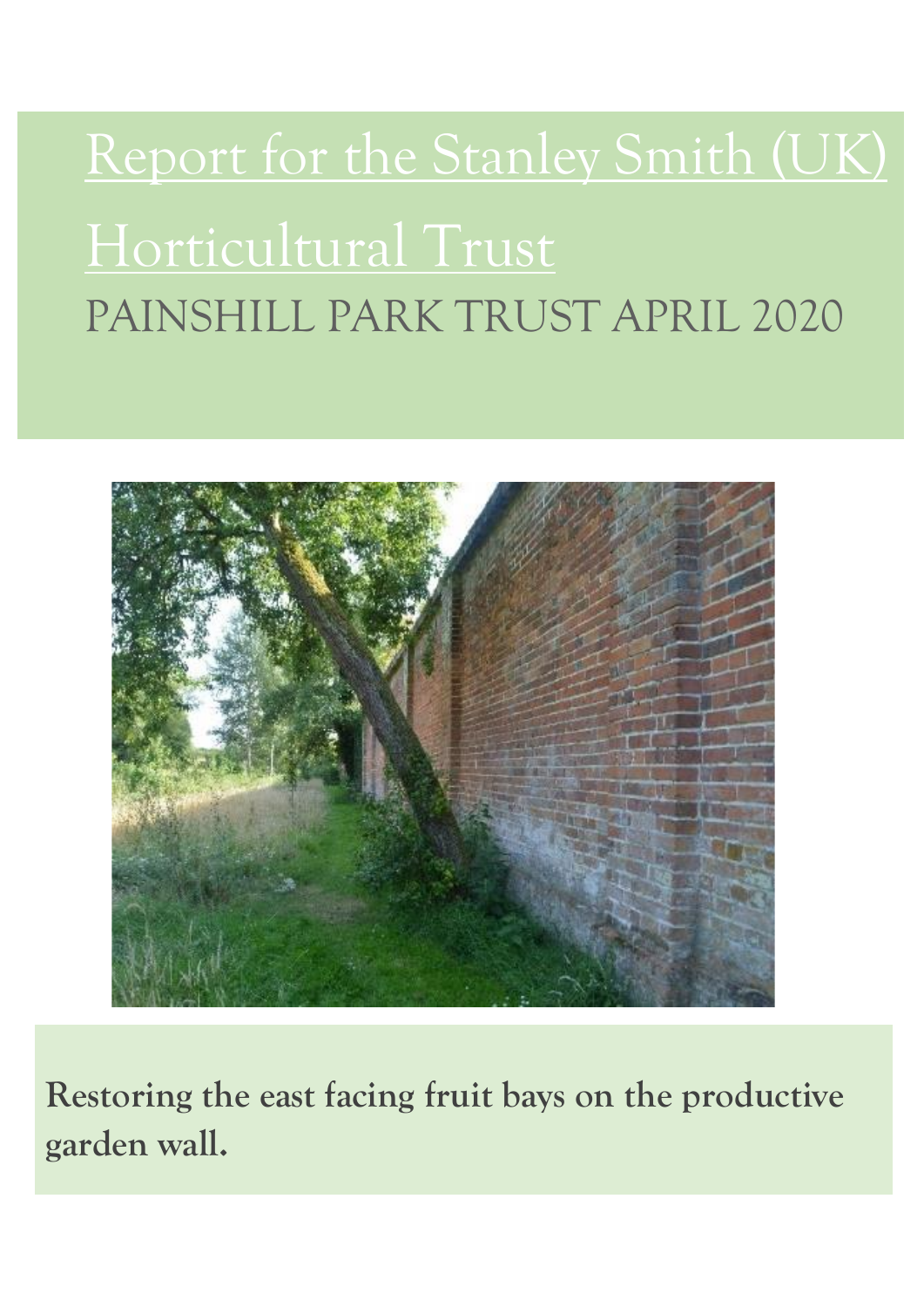# **Report on Funding of £2675.00 given by the Stanley Smith (UK) Horticultural Trust for the purchase of fruit trees and bushes on the east facing wall of Charles Hamilton's walled gardens at Painshill Park received October 2019**

### **Background to the project**

The walled (productive) gardens at Painshill were constructed in 1756. The kitchen garden contained a hothouse and 'pine pits' (hotbeds for growing pineapples) and the walls were planted on the outside as well as the inside. Currently the north and west walls are already planted on the outside with a selection of apple, pear and cherry trees to recreate Hamilton's orchards. The aim of this project is to plant fruit trees and bushes on the east facing wall which is so important as it is the first aspect seen by visitors as they cross the bridge and approach the Painshill landscape. Having the fruit trees in place on the east wall will help recreate for visitors the atmosphere of Hamilton's productive garden and set the scene for their experience of an 18<sup>th</sup> century garden.



The trees will be grown in espalier style using wires and vine eyes to recreate the method used in Hamilton's time and it is worth noting that the walls are original and still contain some of the nails and holes from those very first plantings.

The walls include a small overhang designed to give the trees some protection from frost. Apples and pears are commonly grown as espalier as it is a space-saving planting method.

#### **How the money was spent**

The money has been spent in planting the east facing wall with fruit trees and planting fruit bushes in the beds in front.

There are 15 bays in total and a range of different apple and pear trees have been purchased to ensure that there is a different fruit tree in each bay. The plants purchased include:

Pear : Pyrus 'Triumph de Vienna' and Pyrus 'Beurre Hardy'

Apple: Malus 'Tom Putt', Malus 'James Grieve', Malus 'Ellisons Orange'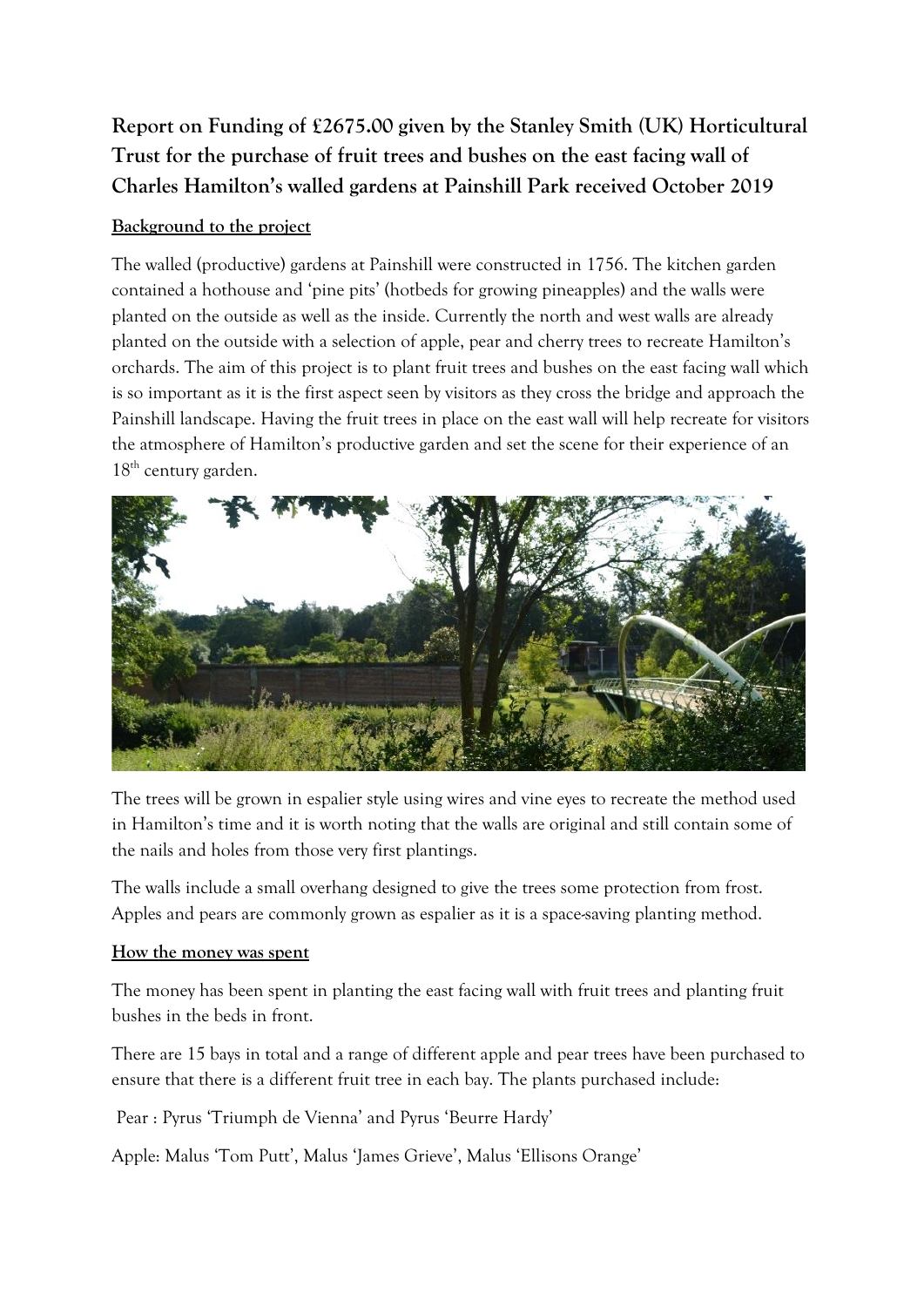Fruit bushes gave also been purchased for the beds in front of the bays with each one containin one type of soft fruit: Blackcurrant, Blueberry, Gooseberry, Loganberry, Raspberry, Red currant, and White currant so that the range of soft fruits planted is authentic to Hamilton's original design



The total cost of the planting amounted to (£975.00) with the remainder of the funding being spent on 30 tonnes of top soil (£800.00) and other costs associated with the preparation of the plantings such as the fencing supports and wall vine eyes (£800.00).

# **How we executed the project**

Six months after the funding all the required plants have been purchased and the ground prepped along the east wall making use of the topsoil.



The wall vine eyes are also now in place.

However due to the Covid 19 pandemic all the landscape team, other than Head of Estates Andy Mills and one other gardener are now furloughed so the project is not yet completed.